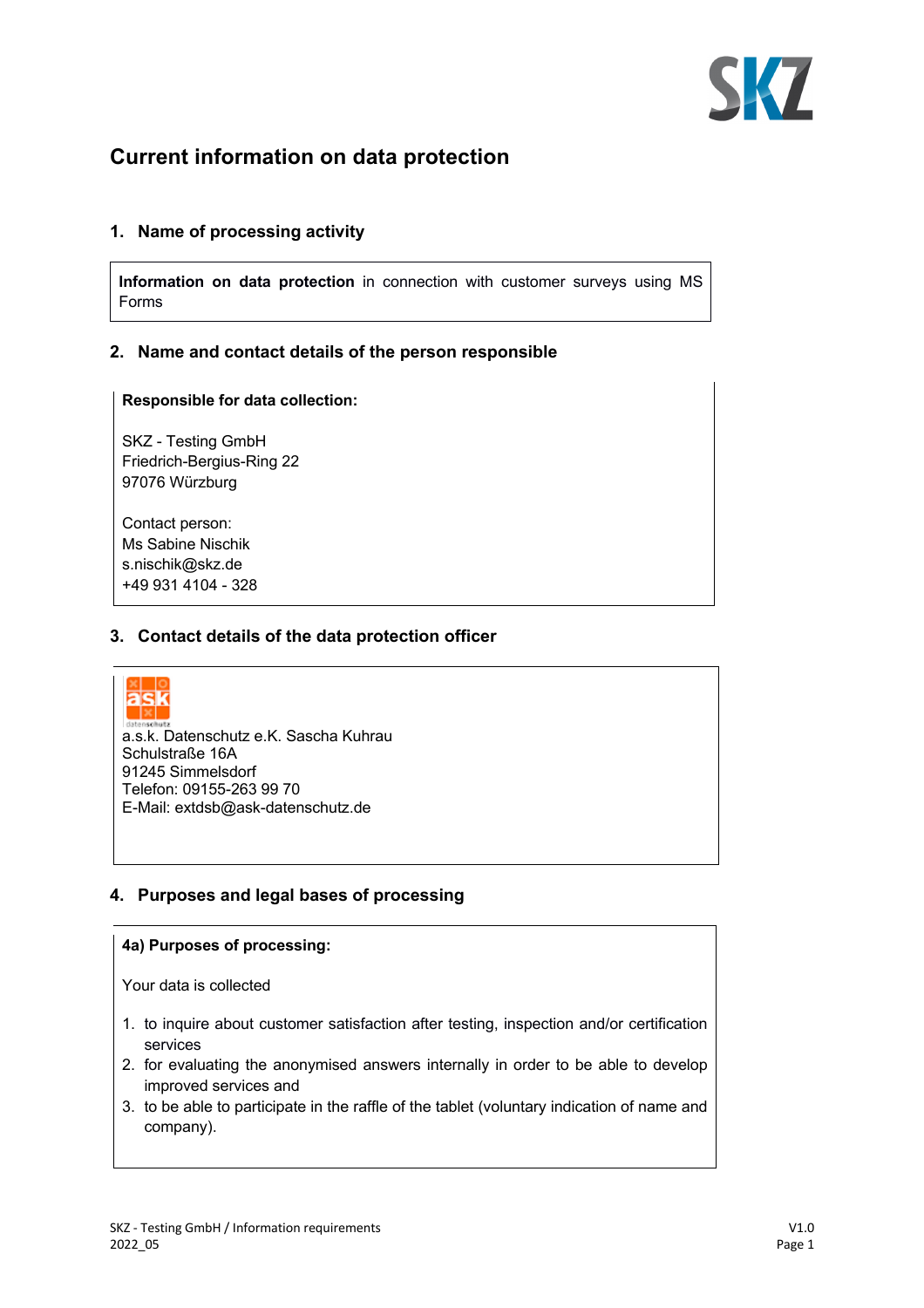



Your data will be processed on the basis of Article 6.1 a.

## **5. Recipients or categories of recipients of the personal data**

#### **Your personal data will be passed on to:**

- 1. Department assistants for inviting the project partner (= technical contact person for project implementation) by email to participate in the survey (recipient within the organisation)
- 2. Microsoft
- 3. No (third party)

The data collected from the survey is completely anonymised and cannot be matched to any e-mail addresses or persons. Your personal data, which you provide to us for participation in the raffle, will be deleted after the raffle.

# **6. Transfer of personal data to a third country**

## **Transfer:**

Transfer to a third country takes place as a part of order processing by Microsoft as the service provider.

# **7. Duration of storage of personal data**

## Your **order** data will be stored after collection ...

… in the ERP for ten years, in accordance with the statutory retention period (relates exclusively to profit distribution).

The completely anonymised results of the surveys are stored at SKZ - Testing GmbH after the survey for as long as this is necessary for the respective task fulfilment "improvement of services for our customers", also with regard to documentation obligations.